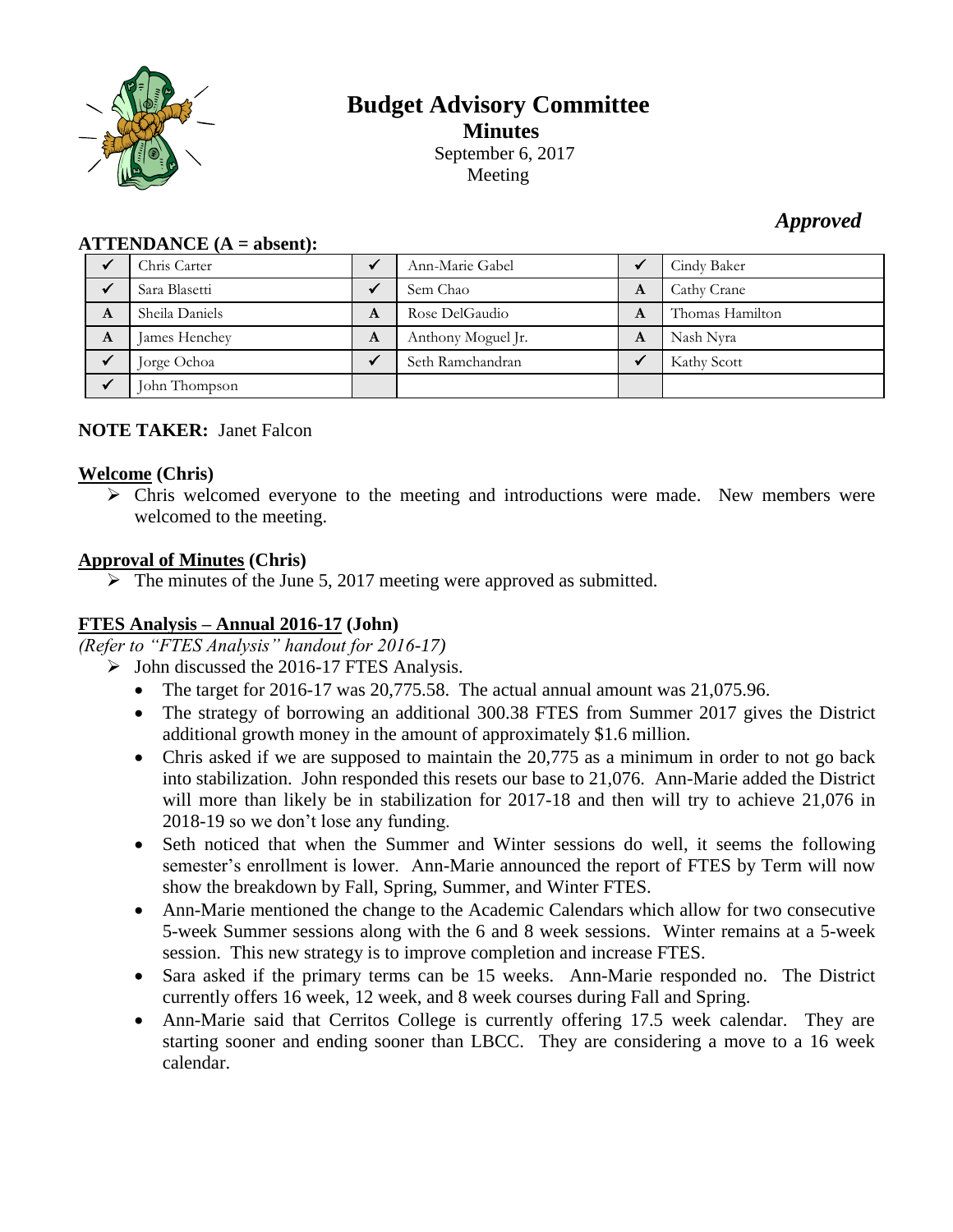## **BAC Minutes September 6, 2017 Page 2**

#### **FTES Analysis – Annual 2016-17 (continued)**

FTES Analysis

|                   |           | <b>Current Year</b> |                 |                         |                             |          |
|-------------------|-----------|---------------------|-----------------|-------------------------|-----------------------------|----------|
|                   | 2016-17   |                     |                 | <b>Target to Annual</b> | $(15/16 \text{ to } 16/17)$ |          |
|                   | Target    | Annual              | <b>Variance</b> | % Variance              | <b>Change</b>               | % Change |
| <b>Total FTES</b> | 20,775.58 | 21,075.96           | 300.38          | 1.45%                   | 1,998.63                    | 10.48%   |

#### **Apportionment Calculation (John)**

*(Refer to "Apportionment Calculation – Budget 2017-18 Adopted Budget Estimate (3-Year Comparison)" handout)*

 $\triangleright$  John reviewed the Apportionment Calculations for 2015-16, 2016-17, and 20178-18.

|                                       | 2015-16<br><b>Recal</b> | 2016-17<br><b>Annual</b> | 2017-18<br><b>Adopted Budget</b> | <b>Change from</b><br>2016-17 |
|---------------------------------------|-------------------------|--------------------------|----------------------------------|-------------------------------|
|                                       | Amount                  | Amount                   | Amount                           | Amount                        |
| <b>Total Base Revenue</b>             | 103,656,853             | 102,571,330              | 113,979,889                      | 11,408,559                    |
| COLA Adjustment (1.02/0.0/1.56/1.56)  | 978,056                 |                          | 1,778,086                        | 1,778,086                     |
| Restoration                           | (7,769,015)             | 9,917,227                | (7,748,199)                      | (17,665,426)                  |
| <b>Full-Time Faculty Hiring</b>       | 1,054,675               | 95,457                   | (58, 370)                        | (153, 827)                    |
| <b>Base Increase FTFH</b>             | 4,650,761               | 15,244                   | 30,342                           | 15,098                        |
| <b>Base Increase Non-FTFH</b>         | $\theta$                | 1,455,743                | 3,113,047                        | 1,657,304                     |
| <b>Stability Adjustment</b>           | 8,317,052               |                          | 7,748,199                        | 7,748,199                     |
| <b>Total Computational Revenue</b>    | 110,888,382             | 114,055,001              | 118,842,994                      | 4,787,993                     |
| Deficit Factor (0.0/0.0/0.5/0.5%)     | 0                       | $\theta$                 | (594, 215)                       | (594, 215)                    |
| <b>Adjusted Computational Revenue</b> | 110,888,382             | 114,055,001              | 118,248,779                      | 4,193,778                     |

- Kathy asked for a detailed explanation of the Deficit Factor. Ann-Marie said the state prepares the budget by what they expect to receive in property taxes and enrollment fees. This amount helps determine the amount of apportionment the District receives. If property taxes and/or enrollment fees don't come in at the level the State anticipates, then they apply a deficit factor rather than paying more out in apportionment. The Deficit Factor adjusts during the year. Typically, the Adopted Budget anticipates a Deficit Factor based to past experience. It is an estimate. Ann-Marie added when local property is sold, the valuation is usually increased and the state can collect increased property taxes.
- The District received 1.56% in COLA and a Base Increase representing a total \$4 million increase over the prior year.
- The District is projecting 19,572 FTES which results in \$7.7 million in stabilization funding.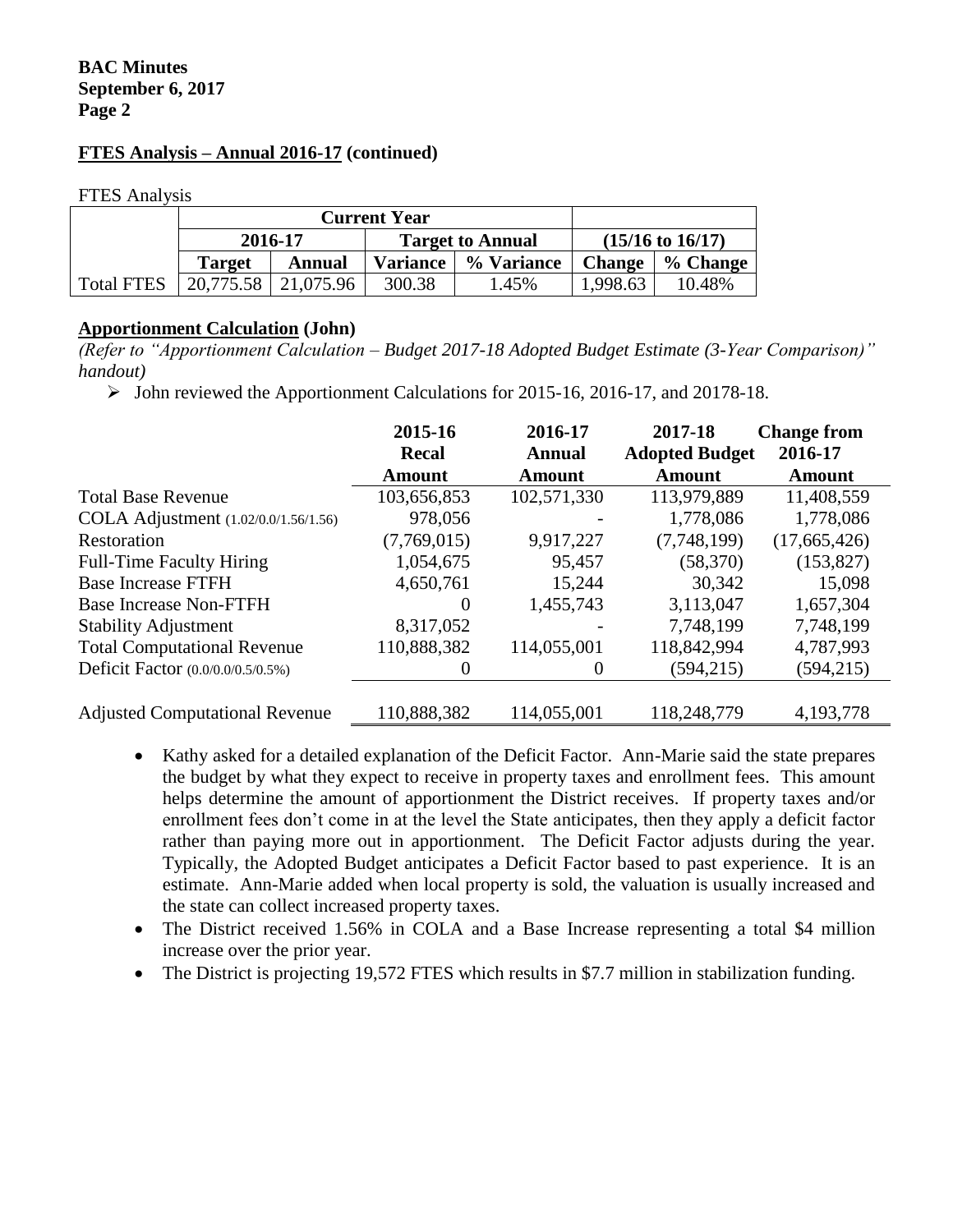## **Adopted Budget FY 2017-18 (John)**

*(Refer to "Adopted Budget 2017-18" PowerPoint and the "Adopted Budget Fiscal Year 2017-2018" handouts)*

- $\triangleright$  Adopted Budget going to the Board on September 12, 2017 for approval.
- $\triangleright$  John reviewed the Adopted Budget for the fiscal year 2017-18 PowerPoint presentation; listed below are the highlights:
	- State Budget Overview:
		- \$57.8 million (1%) in growth funding:
			- o \$0 budgeted for LBCC (in stability for 2017-18).
		- $\bullet$  \$97 million (1.56%) COLA.
			- o \$1.8 million for LBCC.
		- **S183.6 million base allocation increase.** 
			- o Approximately \$3.0 million for LBCC.
		- **\$5.7 million (1.56%) COLA for categorical programs (DSPS, EOPS, CalWORKs & Child** Care Tax Bailout).
			- o \$58,000 for LBCC.
		- **576.9 million for Deferred Maintenance/Instructional Equipment.** o \$1.4 million for LBCC (split equally).
		- \$38.9 million in Proposition 39 Energy Efficiency and Renewable Generation funding. o \$713,000 for LBCC.
		- **S10 million for an Online Education Initiative.** 
			- o System-wide learning management system (CANVAS).
		- \$20 million for Innovation Awards. This will be a grant opportunity that colleges can apply for.
		- \$25 million for Full-Time Student Success Grant and \$25 million for the Completion Grant.
			- o \$854,000 for LBCC students who meet the requirements.
		- \$150 million for Guided Pathways program.
			- o New program to develop an integrated institution-wide approach to student success.
		- \$6 million for Integrated Library System.
			- o For procurement of state-wide library system.
		- 15 Proposition 51 facilities bond projects approved. \$16.9 million allocated for initial design activities in the 2017-18 Budget includes 2 LBCC projects:
			- $\circ$  \$954,000 Buildings M & N, LAC.
			- o \$363,000 Construction Trades Phase I, Building MM, PCC.
	- Board Goals, Strategic Plan Goals & Institutional Priorities
		- Goals and priorities were reviewed along with grids linking major budget allocations to specific goals and priorities. Mandated Cost Allocations were also included to show items that are being carried over to 2017-18.
	- BAC Budget Assumption Highlights were reviewed.
	- FTES By Term was reviewed. The District will have a target of 19,572 FTES.
	- List of Funds slide was reviewed.
	- The highlights from the Adopted Budget Unrestricted Fund (UGF) include:
		- The total budgeted revenue for 2017-18 is \$130,174,126.
		- The Operating Deficit for 2017-18 is (\$8,753,579) and an Ending Fund Balance of \$21,719,121.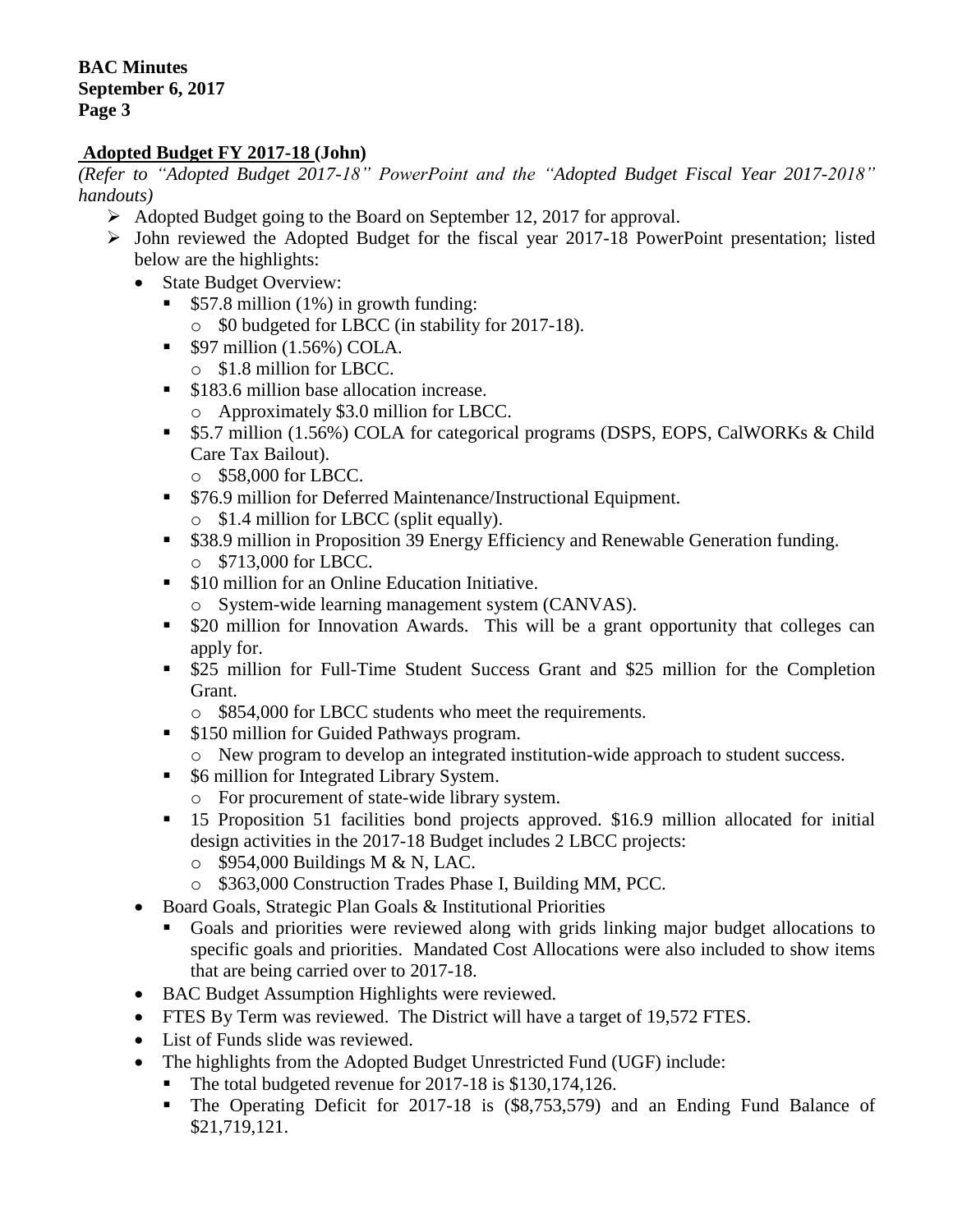### **Adopted Budget FY 2017-18 (John) (continued)**

- Major Revenue Change highlights:
	- Apportionment  $-$  \$4.0 million increase is the net of:
		- o \$3.0 million increase to base allocation.
		- o \$1.7 million COLA.
		- o (\$0.5) million deficit factor increase.
	- o (\$0.2) million decrease due to prior year apportionment revenue.
	- Other State Revenue \$0.6 million decrease due to:
		- o (\$1.9) million decrease in one-time allocation of Mandated Cost Revenue.
		- o \$0.5 million increase in State Lottery
		- o \$0.8 million increase in State STRS On-Behalf
	- The total State Principal Apportionment is \$118,248,779 which represents 90.84% of revenue.
- Major Expenditure Changes highlights:
	- Academic Salaries the \$3.0 million increase is due mainly to hiring 26 new full-time faculty, 1 long-term full-time faculty sub and 1 new academic manager.
	- Classified Salaries \$1.2 million increase is due mainly to the restoration of certain previously reduced positions, step  $\&$  column increases, and the assumption that vacancies will be filled.
	- $\blacksquare$  Total Benefits \$5.0 million increase is due to the increase in positions and increases to certain benefit rates, most notably the 1.850% for STRS, the 1.643% for PERS, STRS On-Behalf and the 3.2% increase to health and welfare benefits.
	- Contract Services and Operating Expenses \$4.8 million increase is due mainly to the increase in professional services and other expenses for Business Process Reviews (which were budgeted last year but not spent so the funds are carrying over), increases in rents and utilities, and the increase for the cost of elections, which are held every other year.
	- The Budgeted Expenditures for 2017-18 are \$138,927,705. 86.4% of that total is budgeted for salaries and benefits. Without one-time expenses of \$5 million, the total is \$133,890,183. 89.6% of that adjusted total is expenditures for salaries and benefits.
- Future Budget Challenges:
	- Enrollment:
		- o Allocated additional summer 2017 FTES into 2016-17 to earn growth apportionment.
		- o In stability funding for 2017-18.
		- o Important to grow enrollment to at least base FTES for 2018-19.
	- State Pension Obligations:
		- o Employer Contributions scheduled to increase each year over the next five years.
		- $\circ$  STRS 20.25% by 2022-23.
		- o PERS 27.30% by 2024-25.
	- Retiree Benefits Obligations:
		- o Other post-employment benefits (OPEB) liabilities for future retiree health benefits may be more volatile going forward with the implementation of GASB 74 & 75 in 2016-17.
		- o \$44.4 million unfunded actuarial accrued liability (UAAL).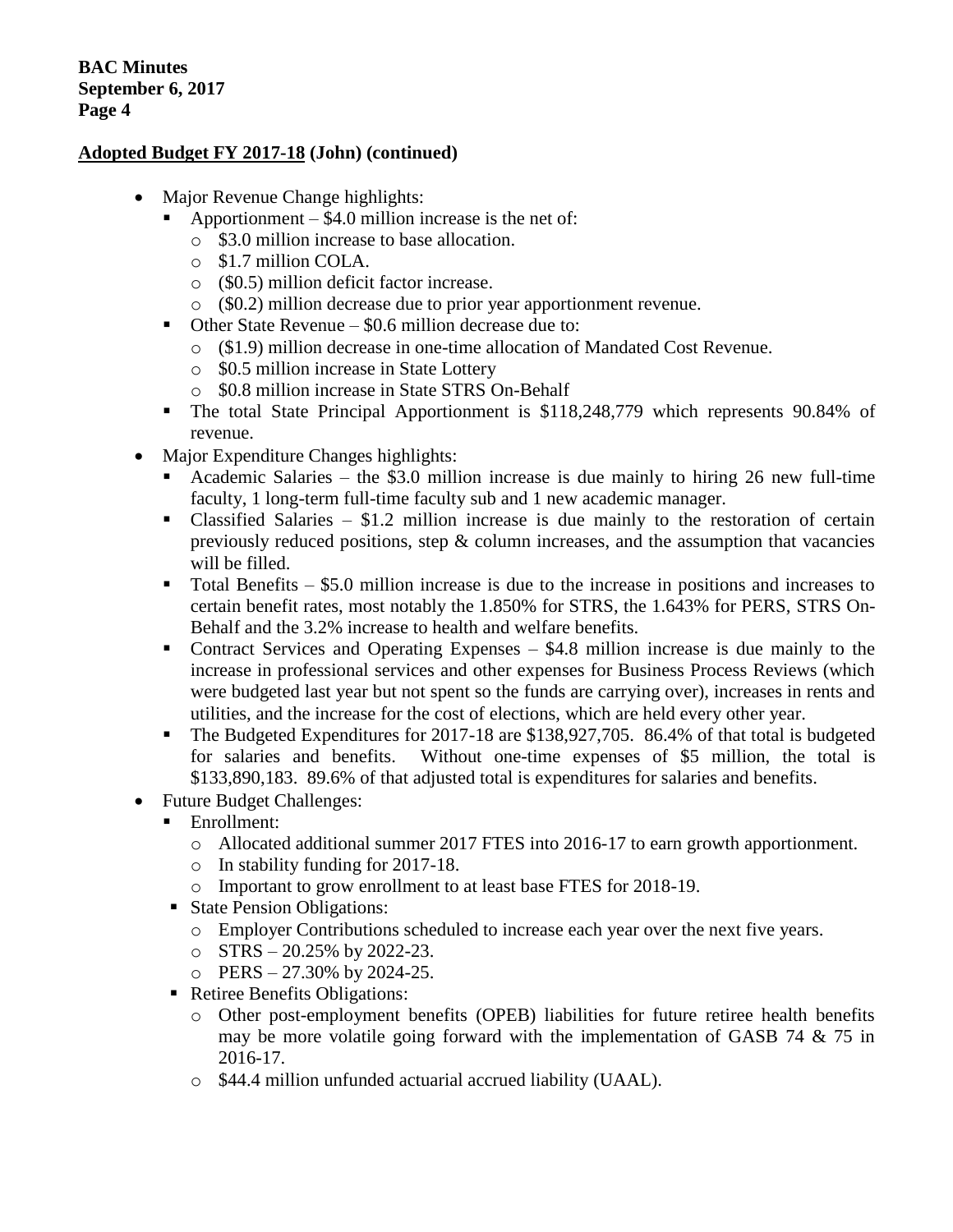#### **Adopted Budget FY 2017-18 (John) (continued)**

- Deficit Spending:
	- o Structural deficit amounts to \$3.7 million.
	- o Need to monitor expenditures going forward.
	- o The Multi-Year Projection shows estimated deficits of over \$5 million for the next two years.
- Limited Ongoing Base Funding:
	- o Most of the funding increases in recent years have been in the form of categoricals and one-time allocations.
	- o There is limited ongoing unrestricted funding to administer the increase programs.
- Seth asked about the Innovation Awards. He heard it was taken away from the state budget. Ann-Marie confirmed the line item is still in the state budget; however, districts will need to apply for the Innovation Awards. It is unlikely the district would apply at this time.
- $\triangleright$  Chris asked about the FTES generated for Winter. Ann-Marie said it is calculated for Spring due to financial aid and MIS reporting. FTES for Summer is a separate line item. In the future, the graph will breakout the numbers for Winter.
- $\triangleright$  Kathy asked why the Restricted General Fund changed from the adopted \$49.3 million to the unaudited \$34.5 million. Ann-Marie said the change is due to a number of grants, primarily from the AMTELL grant being \$2.3 million higher, SBDC is \$2.5 million higher, Adult Ed is \$2.8 million higher, Restricted Lottery is \$1.7 million higher, Strong Workforce is \$3 million higher, Equity is \$500,000 higher, and the Innovation grants are \$800,000 higher than what was received in 2016-17. The funds that were not spent in 2016-17 are carrying over into 2017-18 with many of the carry over amounts needing to be spent by 12/31/17.
- $\triangleright$  Kathy asked if the District is getting all the funds available from SSSP. Ann-Marie responded we are getting paid for what we are doing. The District receives \$2.6 million for SSSP. Sara said 40% is static and 60% is from the services we offer in Orientation, Assessment, Abbreviated Ed Plan, Comprehensive Ed Plan, and follow up services. Ann-Marie added the District gets our proportion depending on our counts as compared to other districts. The pot of money is available to all 114 colleges in California. The numbers are hard to track based upon what the other colleges are doing and the numbers are not published until at least one year later.

#### **Multi-Year Projection (Ann-Marie)**

*(Refer to "LBCC Multi-Year Budget Plan" handout)*

- $\triangleright$  Ann-Marie discussed the Multi-Year Budget Plan including the following highlights:
	- The report projects amounts for 2018-19 and 2019-20.
	- The changes that show are what is anticipated at this time.
	- COLA is projected to go from 1.56% in 2017-18 to 2.15% in 2018-19 and 2.35% in 2019-20.
	- New for the projection report is the line item for Annualized Attrition Savings of \$1 million.
	- The focus for BAC in the fall is to look at expenditures.